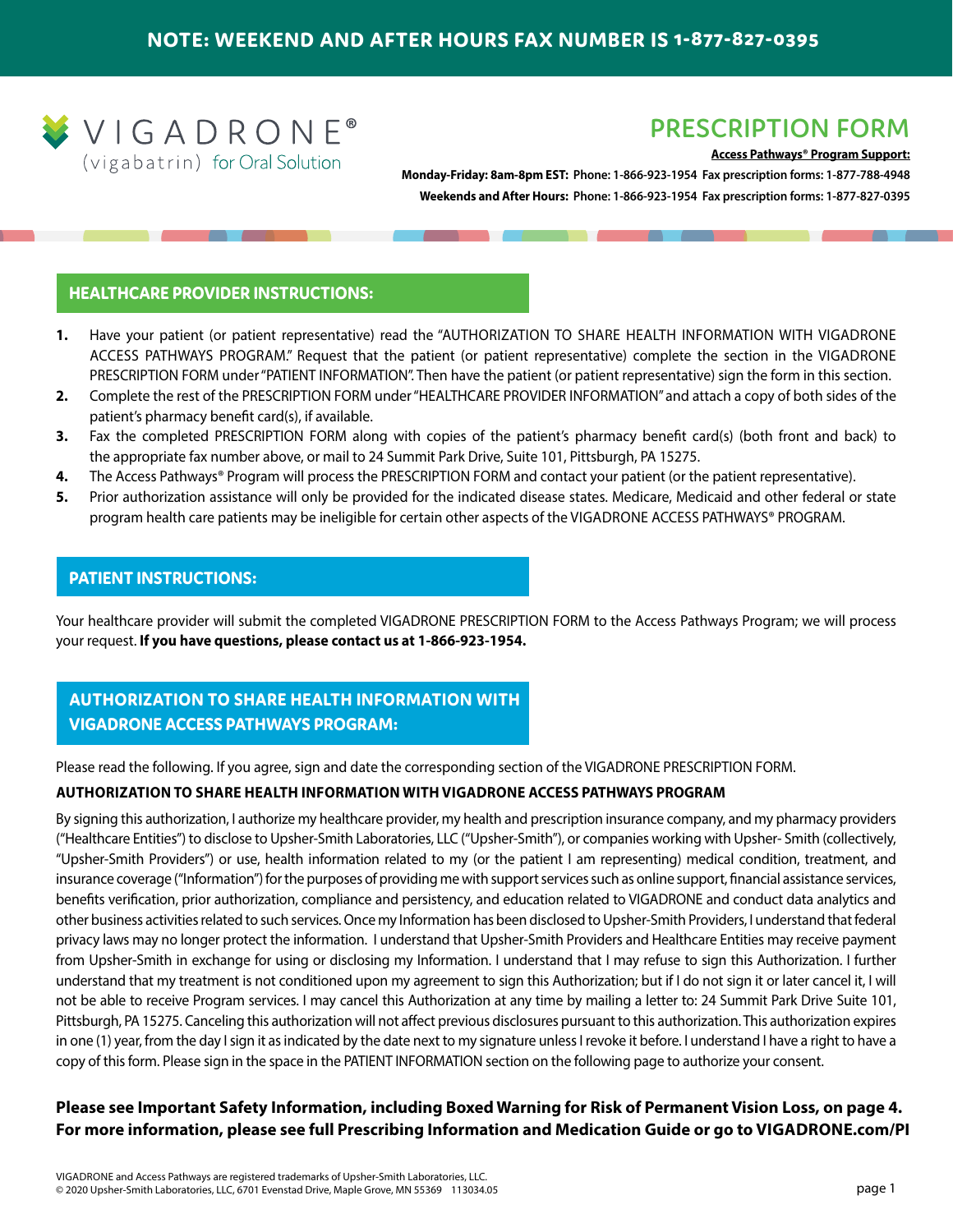

# **PRESCRIPTION FORM**

### **WEEKEND AND AFTER HOURS FAX NUMBER IS 1-877-827-0395**

#### **Access Pathways® Program Support:**

**Monday-Friday: 8am-8pm EST: Phone: 1-866-923-1954 Fax prescription forms: 1-877-788-4948 Weekends and After Hours: Phone: 1-866-923-1954 Fax prescription forms: 1-877-827-0395**

# **PATIENT INFORMATION**

| Address and the contract of the contract of the contract of the contract of the contract of the contract of the contract of the contract of the contract of the contract of the contract of the contract of the contract of th                  |  | Gender: Male Female |                                             |  |  |
|-------------------------------------------------------------------------------------------------------------------------------------------------------------------------------------------------------------------------------------------------|--|---------------------|---------------------------------------------|--|--|
|                                                                                                                                                                                                                                                 |  |                     |                                             |  |  |
|                                                                                                                                                                                                                                                 |  |                     |                                             |  |  |
| Please list the names of other medications the patient is currently taking.                                                                                                                                                                     |  |                     |                                             |  |  |
| None Medications <b>Manual Community of the Medication</b> Medications <b>Manual Community</b>                                                                                                                                                  |  |                     |                                             |  |  |
| <b>Prescription Drug Coverage &amp; Insurance Information</b><br>Please check the following that best describes the patient's coverage:<br>Primary Insurance Type: Commercial Medicare Part D Medicaid No Insurance Other _____________________ |  |                     |                                             |  |  |
|                                                                                                                                                                                                                                                 |  |                     |                                             |  |  |
|                                                                                                                                                                                                                                                 |  |                     |                                             |  |  |
|                                                                                                                                                                                                                                                 |  |                     |                                             |  |  |
| NOTE: Medical insurance information cannot be used to determine prescription benefit.                                                                                                                                                           |  |                     |                                             |  |  |
| <b>HEALTHCARE PROVIDER INFORMATION</b>                                                                                                                                                                                                          |  |                     |                                             |  |  |
| <b>Prescriber Information</b>                                                                                                                                                                                                                   |  |                     |                                             |  |  |
|                                                                                                                                                                                                                                                 |  |                     |                                             |  |  |
|                                                                                                                                                                                                                                                 |  |                     |                                             |  |  |
|                                                                                                                                                                                                                                                 |  |                     | Please include preferred method of contact: |  |  |
|                                                                                                                                                                                                                                                 |  |                     |                                             |  |  |
|                                                                                                                                                                                                                                                 |  |                     |                                             |  |  |
| HEALTHCARE PROVIDER: Please include the following documents:                                                                                                                                                                                    |  |                     |                                             |  |  |
| 1. Patient's prescription for VIGADRONE (see next page) or electronically prescribe to E-Scribe (NABP) 6001565.<br>For questions please call 1-866-500-4570.                                                                                    |  |                     |                                             |  |  |
| 2. Copies of the patient's pharmacy benefits card(s) front and back, if available.                                                                                                                                                              |  |                     |                                             |  |  |
| <b>Authorized Provider</b><br>I authorize Upsher-Smith, on behalf of my patient, to forward to the pharmacy and/or insurer the above information required by the insurer for the<br>purpose of conducting a benefit verification.               |  |                     |                                             |  |  |

Prescriber Signature\_\_\_\_\_\_\_\_\_\_\_\_\_\_\_\_\_\_\_\_\_\_\_\_\_\_\_\_\_\_\_\_\_\_\_\_\_\_\_\_\_\_\_\_\_\_\_\_\_\_\_\_\_\_\_\_\_\_\_\_\_\_\_\_\_\_\_\_\_\_\_\_\_ Date\_\_\_\_\_\_\_\_\_\_\_\_\_\_\_\_\_\_\_\_\_\_\_\_\_

## **Please see Important Safety Information, including Boxed Warning for Risk of Permanent Vision Loss, on page 4. For more information, please see full [Prescribing Information](http://www.upsher-smith.com/wp-content/uploads/VIG-MktgInsert.pdf) and [Medication Guide](http://www.upsher-smith.com/wp-content/uploads/VIG-MedGuide.pdf) or go to [VIGADRONE.com/PI](http://www.vigadrone.com/PI)**

### **Please submit completed pages 2 & 3 and accompanying information by fax, or mail to 24 Summit Park Drive, Suite 101, Pittsburgh, PA 15275**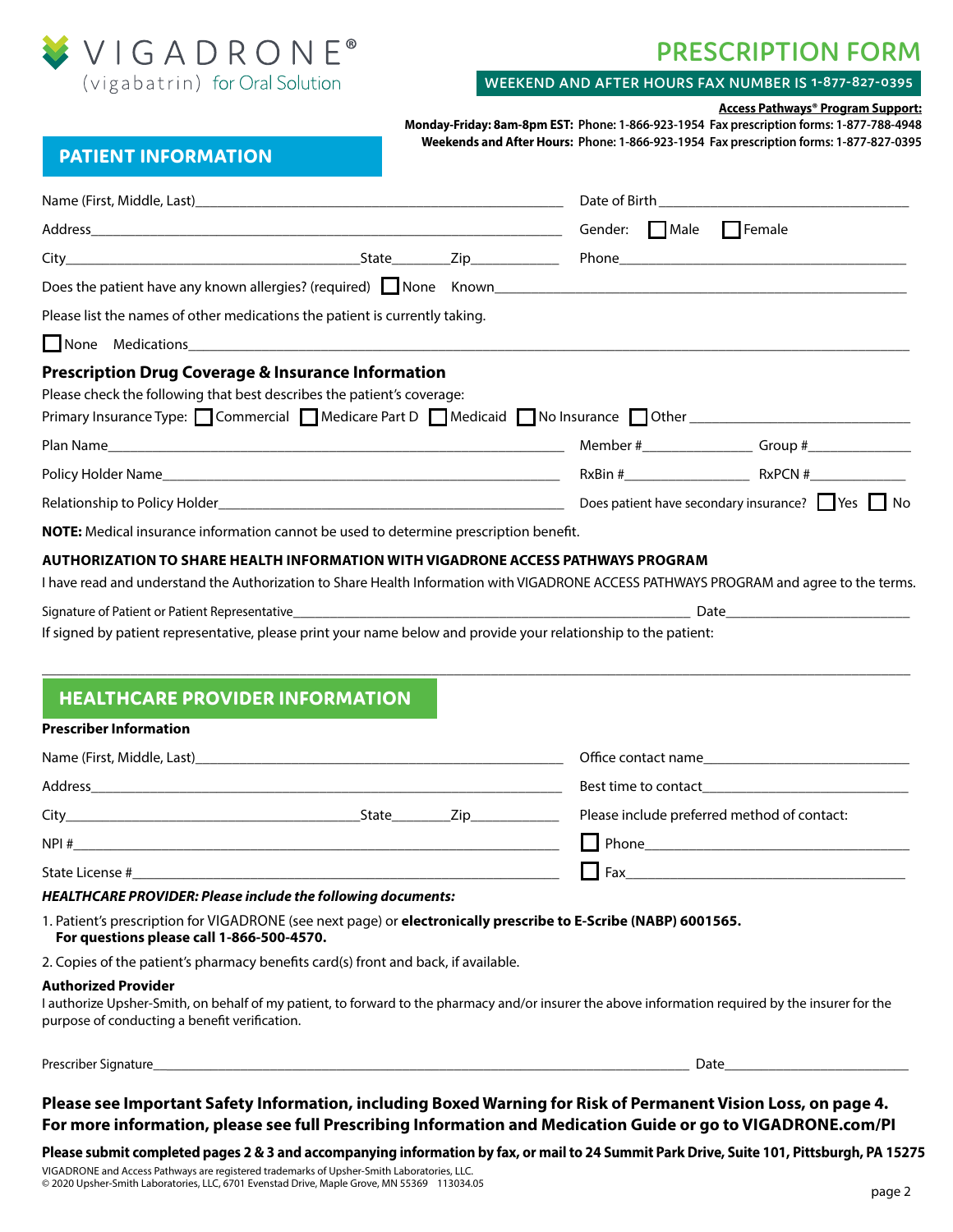

# **PRESCRIPTION FORM**

### **WEEKEND AND AFTER HOURS FAX NUMBER IS 1-877-827-0395**

**Access Pathways® Program Support:**

**Monday-Friday: 8am-8pm EST: Phone: 1-866-923-1954 Fax prescription forms: 1-877-788-4948 Weekends and After Hours: Phone: 1-866-923-1954 Fax prescription forms: 1-877-827-0395**

# **STARTER PRESCRIPTION**

**This starter prescription is available to patients who have been prescribed VIGADRONE for an indicated disease state. This prescription allows patients access to VIGADRONE while VIGADRONE benefits investigation is ongoing (a limited supply may be provided during this time). This prescription will be filled by PANTHERx® Specialty Pharmacy.**

| Patient Name: <u>Communication and Communication and Communication</u> (Meight (kg): Communication and Meight (in): Communication and Date of measurements:                                                                                                                                                                                                                                     |                         |             |                                          |                                                                                                                 |                |
|-------------------------------------------------------------------------------------------------------------------------------------------------------------------------------------------------------------------------------------------------------------------------------------------------------------------------------------------------------------------------------------------------|-------------------------|-------------|------------------------------------------|-----------------------------------------------------------------------------------------------------------------|----------------|
|                                                                                                                                                                                                                                                                                                                                                                                                 |                         |             |                                          |                                                                                                                 | (mo./day/year) |
|                                                                                                                                                                                                                                                                                                                                                                                                 |                         |             |                                          |                                                                                                                 |                |
| Prescription: VIGADRONE 500-mg powder for oral solution                                                                                                                                                                                                                                                                                                                                         |                         |             |                                          |                                                                                                                 |                |
|                                                                                                                                                                                                                                                                                                                                                                                                 |                         |             |                                          |                                                                                                                 |                |
|                                                                                                                                                                                                                                                                                                                                                                                                 |                         |             |                                          |                                                                                                                 |                |
|                                                                                                                                                                                                                                                                                                                                                                                                 |                         |             |                                          |                                                                                                                 |                |
| Ship to:                                                                                                                                                                                                                                                                                                                                                                                        |                         |             |                                          |                                                                                                                 |                |
|                                                                                                                                                                                                                                                                                                                                                                                                 |                         |             |                                          |                                                                                                                 |                |
|                                                                                                                                                                                                                                                                                                                                                                                                 |                         |             |                                          |                                                                                                                 |                |
|                                                                                                                                                                                                                                                                                                                                                                                                 |                         |             |                                          | Notes: The prescriber should comply with<br>state-specific prescription requirements.                           |                |
| <b>PRESCRIBER SIGNATURE</b><br>(Physician attests this is his/her legal signature. NO STAMPS)                                                                                                                                                                                                                                                                                                   |                         | <b>DATE</b> |                                          | Noncompliance could result in outreach to<br>the prescriber. All Access Pathways terms and<br>conditions apply. |                |
| <b>PRESCRIPTION</b>                                                                                                                                                                                                                                                                                                                                                                             |                         |             |                                          |                                                                                                                 |                |
| This prescription will be filled by PANTHERx® Specialty Pharmacy. Up to a 12-month supply may be prescribed.                                                                                                                                                                                                                                                                                    |                         |             |                                          |                                                                                                                 |                |
| Patient Name: Content of Content of Content of Content of Content of Content of Content of Content of Content of Content of Content of Content of Content of Content of Content of Content of Content of Content of Content of                                                                                                                                                                  |                         |             |                                          |                                                                                                                 |                |
|                                                                                                                                                                                                                                                                                                                                                                                                 |                         |             |                                          | (mo./day/year)                                                                                                  |                |
|                                                                                                                                                                                                                                                                                                                                                                                                 |                         |             |                                          |                                                                                                                 |                |
| Prescription: VIGADRONE 500-mg powder for oral solution                                                                                                                                                                                                                                                                                                                                         |                         |             |                                          |                                                                                                                 |                |
|                                                                                                                                                                                                                                                                                                                                                                                                 |                         |             |                                          |                                                                                                                 |                |
|                                                                                                                                                                                                                                                                                                                                                                                                 |                         |             |                                          |                                                                                                                 |                |
|                                                                                                                                                                                                                                                                                                                                                                                                 |                         |             |                                          |                                                                                                                 |                |
| Ship to:                                                                                                                                                                                                                                                                                                                                                                                        |                         |             |                                          |                                                                                                                 |                |
|                                                                                                                                                                                                                                                                                                                                                                                                 |                         |             |                                          |                                                                                                                 |                |
| City                                                                                                                                                                                                                                                                                                                                                                                            | State ___________ Zip _ |             | Phone                                    |                                                                                                                 |                |
| Prescriber Signature (Sign either line A or B below.) (Physician attests this is his/her legal signature. NO STAMPS)                                                                                                                                                                                                                                                                            |                         |             |                                          |                                                                                                                 |                |
|                                                                                                                                                                                                                                                                                                                                                                                                 |                         |             |                                          |                                                                                                                 |                |
| A. DISPENSE AS WRITTEN*                                                                                                                                                                                                                                                                                                                                                                         | <b>DATE</b>             |             | <b>B. PRODUCT SUBSTITUTION PERMITTED</b> |                                                                                                                 | <b>DATE</b>    |
| *Certain states require "brand medically necessary" or other language to be handwritten by the prescriber if he/she has made this determination in his/her<br>independent clinical judgment.<br>Notes: The prescriber should comply with state-specific prescription requirements. Noncompliance could result in outreach to the prescriber.<br>All Access Pathways terms and conditions apply. |                         |             |                                          |                                                                                                                 |                |

### **Please see Important Safety Information, including Boxed Warning for Risk of Permanent Vision Loss, on page 4. For more information, please see full [Prescribing Information](http://www.upsher-smith.com/wp-content/uploads/VIG-MktgInsert.pdf) and [Medication Guide](http://www.upsher-smith.com/wp-content/uploads/VIG-MedGuide.pdf) or go to [VIGADRONE.com/PI](http://www.vigadrone.com/PI)**

**Please submit completed pages 2 & 3 and accompanying information by fax, or mail to 24 Summit Park Drive, Suite 101, Pittsburgh, PA 15275** VIGADRONE and Access Pathways are registered trademarks of Upsher-Smith Laboratories, LLC. Other marks are the property of their respective owners. © 2020 Upsher-Smith Laboratories, LLC, 6701 Evenstad Drive, Maple Grove, MN 55369 113034.05 page 3